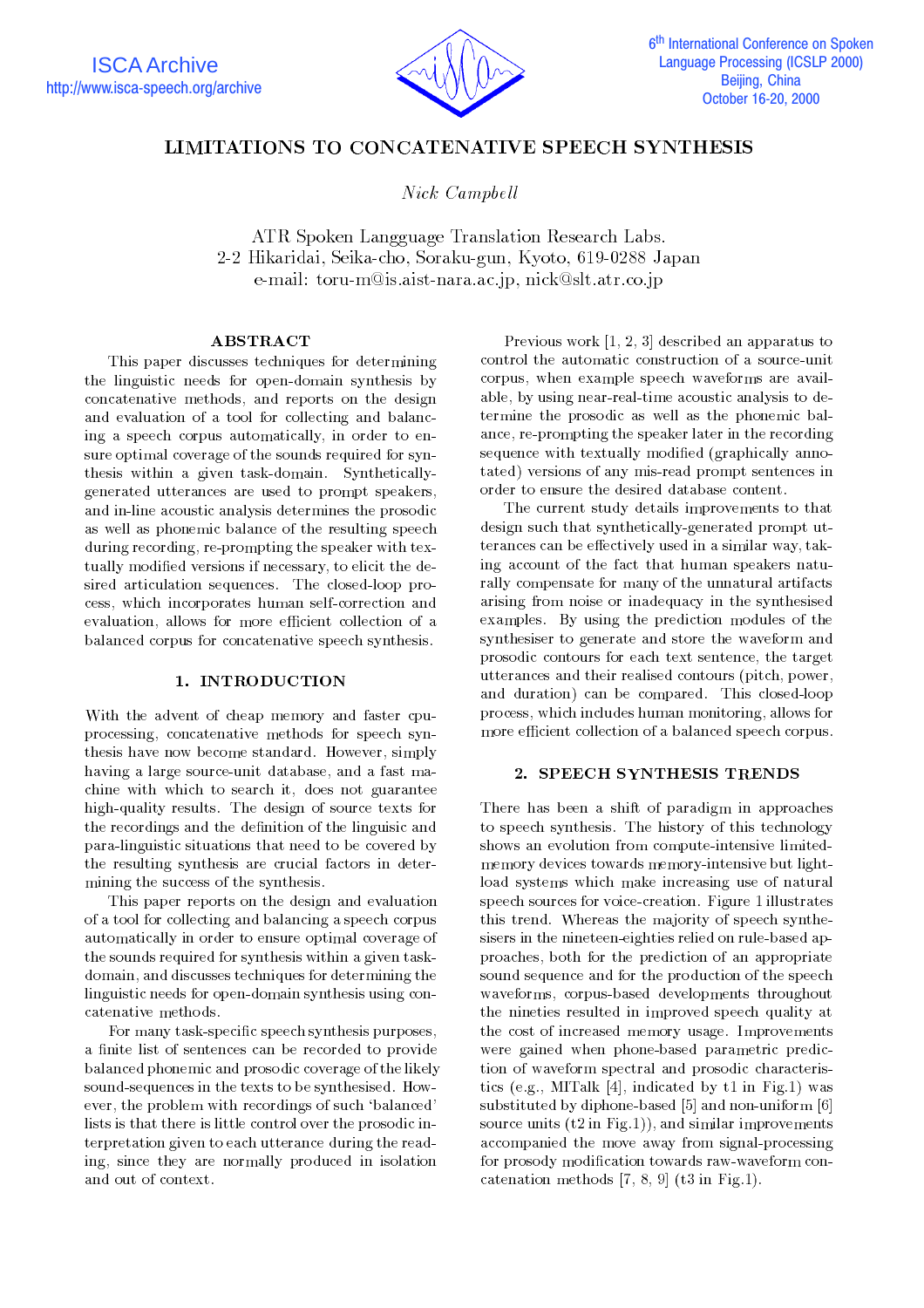

Figure 1: Trends in spech synthesis, showing that although computing power is increasing over time, improvements have been gained by replacing rulebased calculation with data-based knowledge.

It is of interest to note that the biggest increases in synthesis quality came not as a result of improved parametric modelling, or rules, but from the use of more informationally-rich source units i.e., data, which inherently include the supposedly redundant details that the parametric methods failed to predict. We can interpolate from the trends shown in the figure that future improvements will be gained from the inclusion of even more fine-detail from original speech, rather from improved modelling of the basic features.

With regard to future speech synthesis improve ments (at t4, not shown but on the right in Fig.1), we can speculate that a further increase in the amount of available data will result in even less need for rulebased prediction, but with an increased demand for annotation of the input text (perhaps implemented in XML-markup as exemplied by SABLE [10]) in order to fully specify the output speech requirements. With an increase in the size of speech source-unit databases, we can foresee that the need for prediction of numerical values to specify the prosodic contours will be replaced by direct selection of appropriate units according to contextual factors (the same factors that are currently used for the prediction of the numeric specifications), but this requires a database which is rich in sources and contexts.

### 3. DATABASE PRODUCTION

There are two aspects to database production that need to be controlled for effective concatenative speech synthesis; the first is the content, and the second is the speaking-style. The content should be phonemi-

cally and prosodically balanced so that all variants of each sound can be represented. The speaking style should be appropriate for the task, as it is probably beyond the capability of current concatenative techniques to produce speech with a voice-quality that can match the full range of human expression (compare newsreading with after-dinner conversation for example).

With sufficient coverage in the source database, waveform manipulation can be minimised or eliminated for highest speech quality. Previous work has shown that controlled collection of speech data can be automated. Figure 2 shows the interface of an automatic speech collection device (DATR [1]) which prompts the reader with a series of sentences in both written and aural form. The text in this example is provided in three formats (Japanese Kanji characters, Japanese Kana phonetic alphabet, and Roman script with prosodic diacritics showing phrasing and accentuation) for an unambiguous interpretation, and a sample speech waveform is presented for each sentence so that timing and pitch characteristics can be reproduced. The speaker presses a button to start recording after listening to the sample and then compares the two waveforms aurally before saving the utterance and recording the next. The system compares waveforms by DTW to perform labelling of both prosodic and phonemic details while the reader is preparing the subsequent utterance.

Whereas the first version of this database recording software used human recordings of the sample utterances and was thus limited to reproducing available databases, albeit in new voices, a recent improvement makes use of synthesised `originals' for the sample utterances, thus increasing flexibility considerably. Sentences can now be generated algorithmically, according to the current state of the database, to improve the balance and add new sound sequences. The synthesised prompt is a stylisation of the intended rendition, somewhat lacking in naturalness, but the version produced by the listener/speaker is richer in terms of timing and prosodic continuity, as well as in voice quality, being an interpretation of 'what the synthesiser was trying to say'. This improvement was not originally anticipated.

Separate work is being carried out to post-process the resulting speech database in order to distinguish differences in voice quality, resulting from different speaker states, which can influence voice-quality (such as tiredness, boredom or frustration), and a paper on that work will be presented at this conference[11].

#### 4. DATABASE PRUNING

If the speech database contains two segments that are functionally identical (or perceptually equivalent) then only one token need be retained for synthesis, and duplicates should be pruned out for reasons of both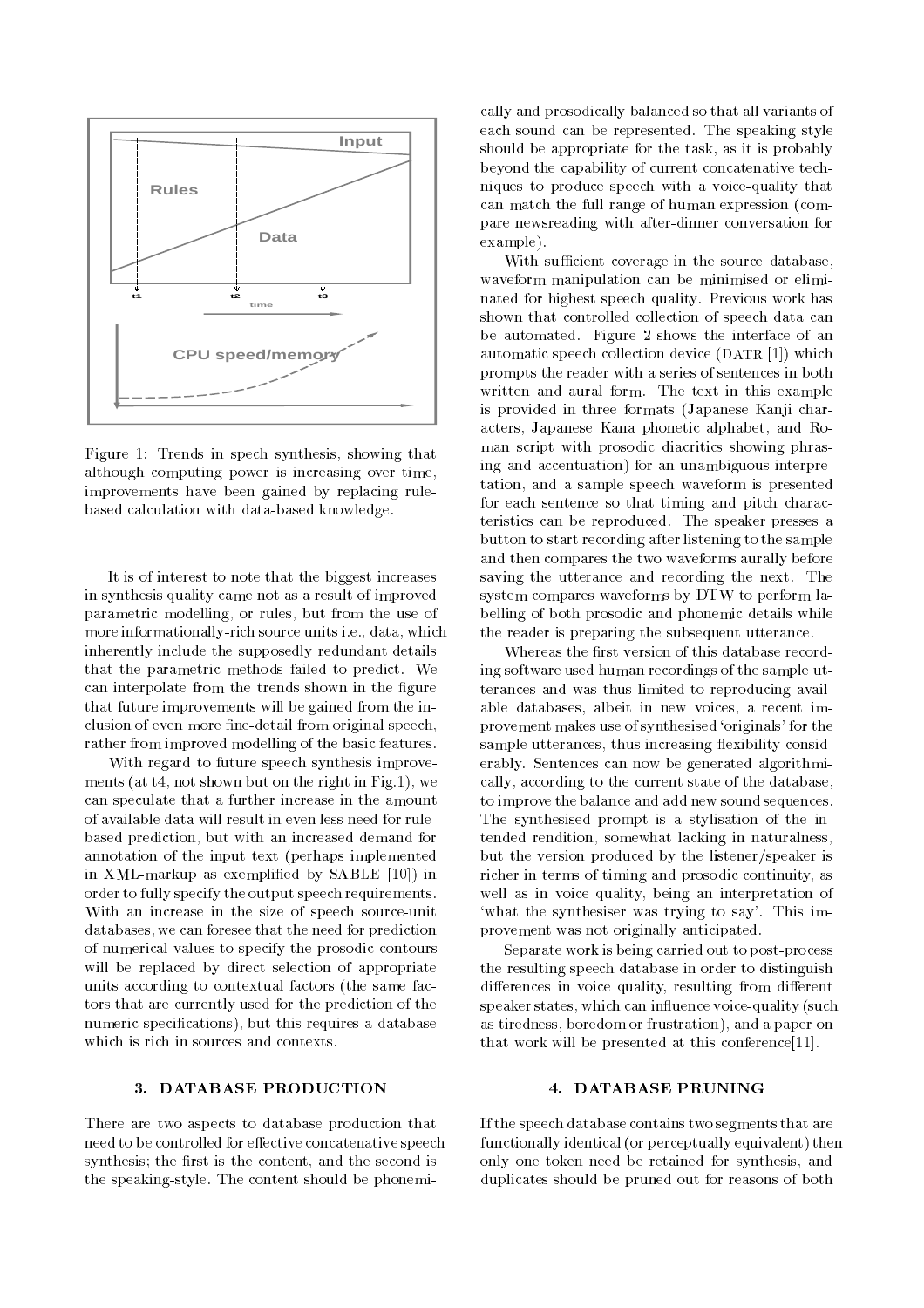

Figure 2: DATR's Recording Screen

elegance and efficiency. Previous work [14] has shown that ob jective acoustic measures of the distance between synthesised speech and its naturally-spoken original can correlate well with perceptual evaluations of the synthesis quality. The bi-spectrum [14] provides a good measure of distance between two signals that are phonemically equivalent. We attribute the efficiency of this measure to the fact that it incorporates phase information, which is particularly important for concatenative synthesis techniques.

In conjunction with the acoustic measure of similarity, we also employ a weighted measure of four prosodic features (f0, f0-slope, duration, and power) to measure the closeness between a given pair of phonemically equivalent database segments. Thresholds for the combination of these acoustic and prosodic measures have been determined by experience. The speech database is pruned by excluding all phonesized segments that are within a given threshold of distance from another similar segment in terms of both left and right biphone contexts. By adjusting the pruning thresholds, we can determine the efficiency of the resulting speech database along a size-quality continuum. Smaller distance thresholds will produce a larger but more finely-graded corpus, while relaxed thresholds will further reduce the size of the corpus, though possibly at the expense of resulting synthesis quality

# 5. DATABASE DESIGN

There is an inherent problem with raw-waveform concatenative synthesis if it is to be used for the production of speech from unlimited input, since the coverage requirements of the source-unit database cannot easily be determined. However, if the task is finite, such as weather-forecasting, stock-announcements, traffic broadcasts, or online-trading, etc., then the required phonemic and prosodic combinations can be calculated in advance (or whenever new items are added) and the coverage of the database can be guaranteed. For tasks such as news-reading or proof-reading, however, the content cannot be predefined and coverage must be determined statistically from the analysis of representative text corpora [15, 16, 17].

Because most of the sentences used for recording a database of source-units have traditionally been gathered by greedy reduction from a very large written text corpus, they typically contain little interactive or conversational material suitable for the synthesis of dialogue speech. Most notably, they tend to be lacking in interrogative forms, so the speech which can best be synthesised from them is more suited to a formal reading style than to daily speech.

However, as more speech information is included in the synthesised voice, so the listener is likely to interpret more from that voice with respect to the speaker's intentions and beliefs. An interesting example (in Japanese) can be found in a synthesised reading of a weather forecast using a human voice that `sounds sad'; the implications reach far beyond the content of the text (see [13]). While a neutral interpretation of the text is probably the most appropriate for tasks such as waether forecasting or news reading, where even in real-life situations the speaker is often not the originator of the text, this is not the case when the machine is speaking in place of a person and is required to represent not just the text of the utterance, but the mode of speaking as well.